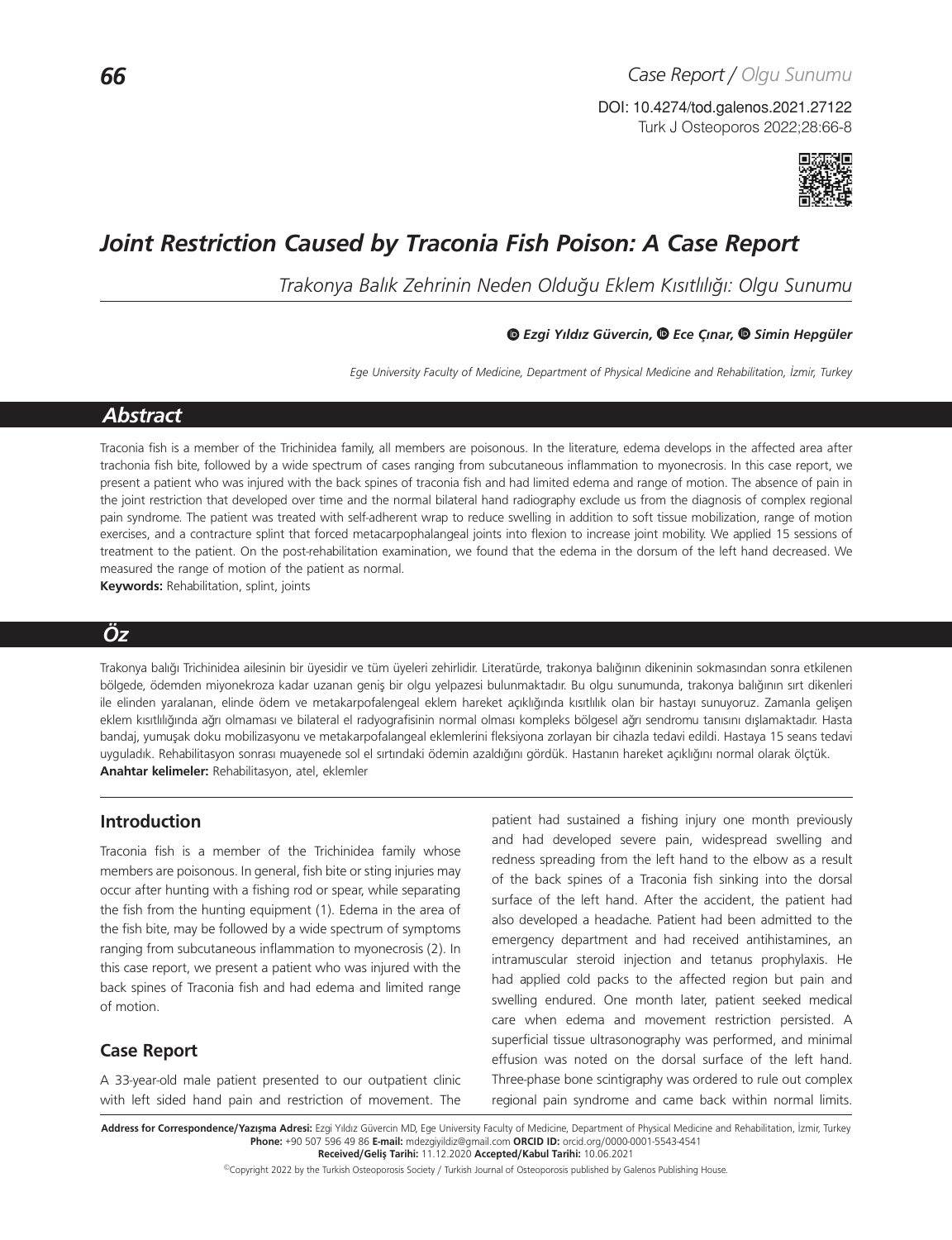On the 4<sup>th</sup> months, patient still had joint restriction and a left hand magnetic resonance imaging (MRI) was performed. MRI reported mild bone marrow edema in the base of the proximal phalanges of the 2nd finger, and mild effusion of the 2<sup>nd</sup> metacarpophalangeal (MCP) joint. Findings were compatible with outcomes from Traconia sting. Patient had received physical therapy and rehabilitation to regain joint range of motion. The patient did not benefit from the treatment and was admitted to our clinic for further rehabilitation.

On the initial examination, patient did not complain of any pain. Range of motion measurements (active/passive) were as follows: 2nd finger MCP flexion was 20°/25°, 3rd finger MCP flexion was 35°/40°, 4<sup>th</sup> finger MCP flexion was 40°/45°, 5<sup>th</sup> finger MCP flexion was 45°/50° (Figure 1).

Left hand dorsal surface displayed non-pitting edema and mild redness. Arterial pulses were palpable bilaterally. Muscle strength and neurological examination was normal. Routine hemogram, biochemistry, sedimentation, and C-reactive protein values were found to be normal. No pathological findings were seen on bilateral hand X-rays (Figure 2).

The patient was treated with self-adherent wrap to reduce swelling in addition to soft tissue mobilization, range of motion exercises, and a contracture splint that forced MCP joints into flexion to increase joint mobility. Soft tissue mobilization and exercises were performed by a trained physiotherapist.

Outpatient rehabilitation seances were applied every day and patient was also taught a home exercise program. The patient also practiced each exercise at home. The contracture splint was designed to force the MCP joints into flexion while keeping the wrist in an extension position for maximal stretching of the finger extensors and allowing activities of daily living.



**Figure 1.** Joint restriction before rehabilitation

On the  $5<sup>th</sup>$  day of treatment we measured the (active/passive) range of motion of joints as follows: 2<sup>nd</sup> finger MCP flexion was 65°/80°, 3rd finger MCP flexion was 67°/85°, 4th finger MCP flexion was 70°/85° and 5th finger MCP flexion 75°/90°. Our patient was able to make his hand into a fist (Figure 3).

After 15 treatment sessions, patient was instructed to carry out exercises at home and to continue to wear the wrist-hand splint. On the 1<sup>st</sup> month post-rehabilitation control examination, we found that the edema in the dorsum of the left hand decreased and joint mobility had further increased and had reached normal limits.

Written informed consent was obtained from the patient.



**Figure 2.** No pathological findings were seen on bilateral hand X-rays



**Figure 3.** Our patient was able to make his hand into a fist after rehabilitation